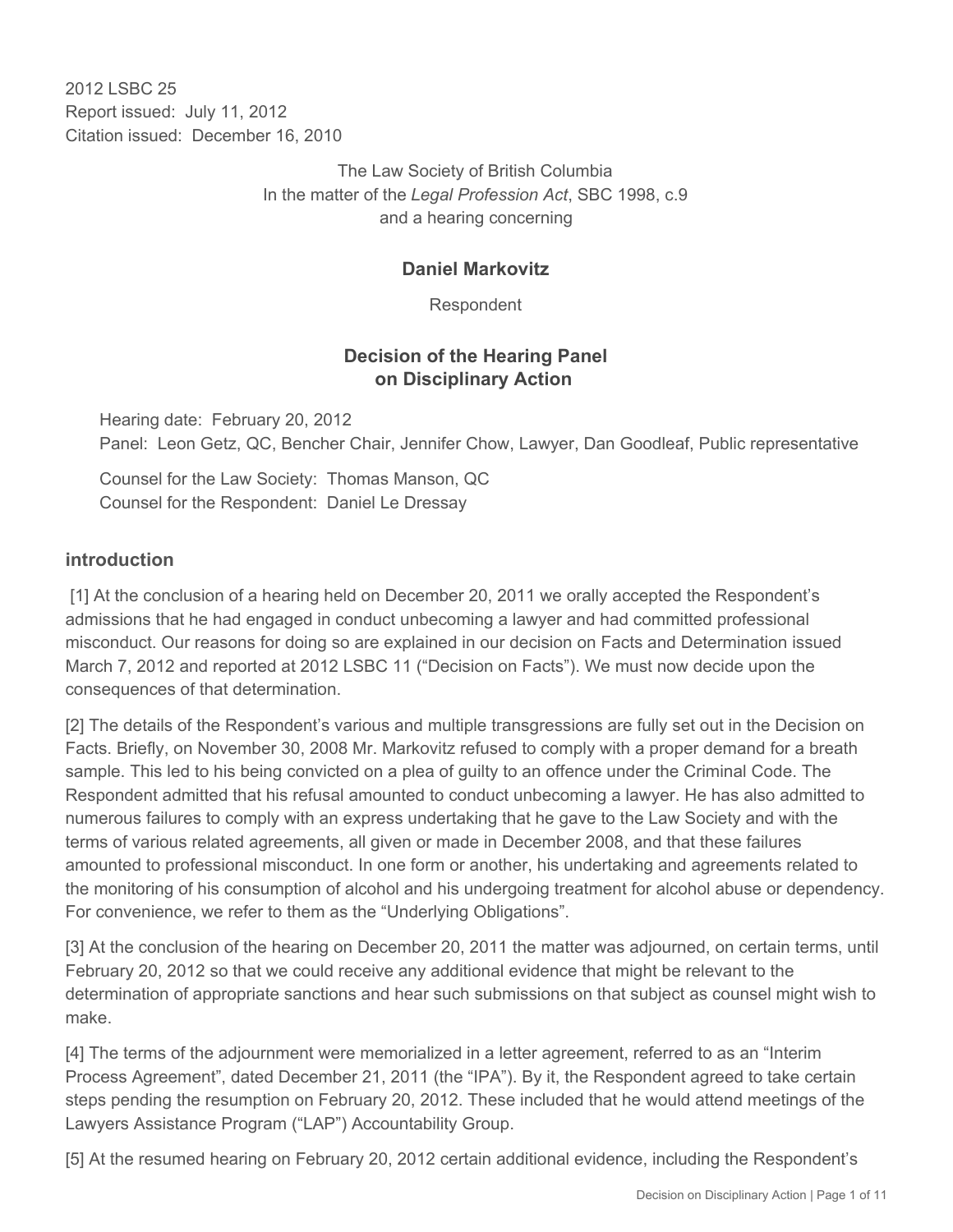Professional Conduct Record, was received without objection. In addition, the Respondent testified. It is apparent from the additional evidence that he had failed in certain respects to comply with the IPA. In particular he did not, as he had promised he would, attend LAP Accountability Group meetings with the frequency or regularity contemplated by the IPA. While the IPA contemplated that the Law Society might seek further or additional sanctions from us in respect of a breach of any of its terms, it has not done so – at least, not before this Panel.

## **THE POSITIONS OF THE PARTIES**

[6] The Law Society asks us to make orders:

(a) pursuant to section 38(5)(d)(ii) of the Legal Profession Act (the "Act") suspending the Respondent from practice until he has satisfied a board of examiners, appointed by this Panel, that his competence to practise law is not adversely affected by a physical or mental disability, or dependency on alcohol or drugs:

(b) pursuant to section 38(5)(c) of the Act imposing on the Respondent a condition that he enter into a monitoring agreement with a physician acceptable to the Law Society and on terms satisfactory to the Society including requirements for:

i. regular random blood and urine testing, for a period of two years;

ii. attendance at LAP meetings and confirmation to the Law Society of such attendance;

iii. attendance at AA and/or similar meetings and confirmation to the Law Society of such attendance;

iv. and a requirement that the Respondent comply with the terms of the monitoring agreement;

(c) that the Respondent be required to apply to the Discipline Committee for any variation of any of these orders, including any provision of the monitoring agreement required under paragraph (b) above;

(d) assuming the imposition of a suspension on the terms set out in paragraph (a), that the Respondent pay a fine of \$3,000; and

(e) that the Respondent indemnify the Law Society in the amount of \$7,000 on account of its costs.

[7] The Respondent's position is starkly different. He resists any form of suspension and says that a fine of \$3,000, a requirement that he indemnify the Law Society in the amount of \$7,000 on account of its costs and a condition that he abstain from alcohol is all that is necessary or appropriate by way of sanction.

## **ORDERS**

[8] For reasons that we explain below, we decline to make any of the orders sought by the Law Society set out in paragraph [6] above. Instead, we order that the Respondent:

(a) pay a fine of \$6,500 as sanction for the conduct unbecoming a lawyer and professional misconduct that he has admitted;

(b) indemnify the Law Society in the amount of \$3,500 on account of its costs in connection with this matter.

# **A THRESHOLD DISTINCTION – SANCTIONS AND REHABILITATION/TREATMENT**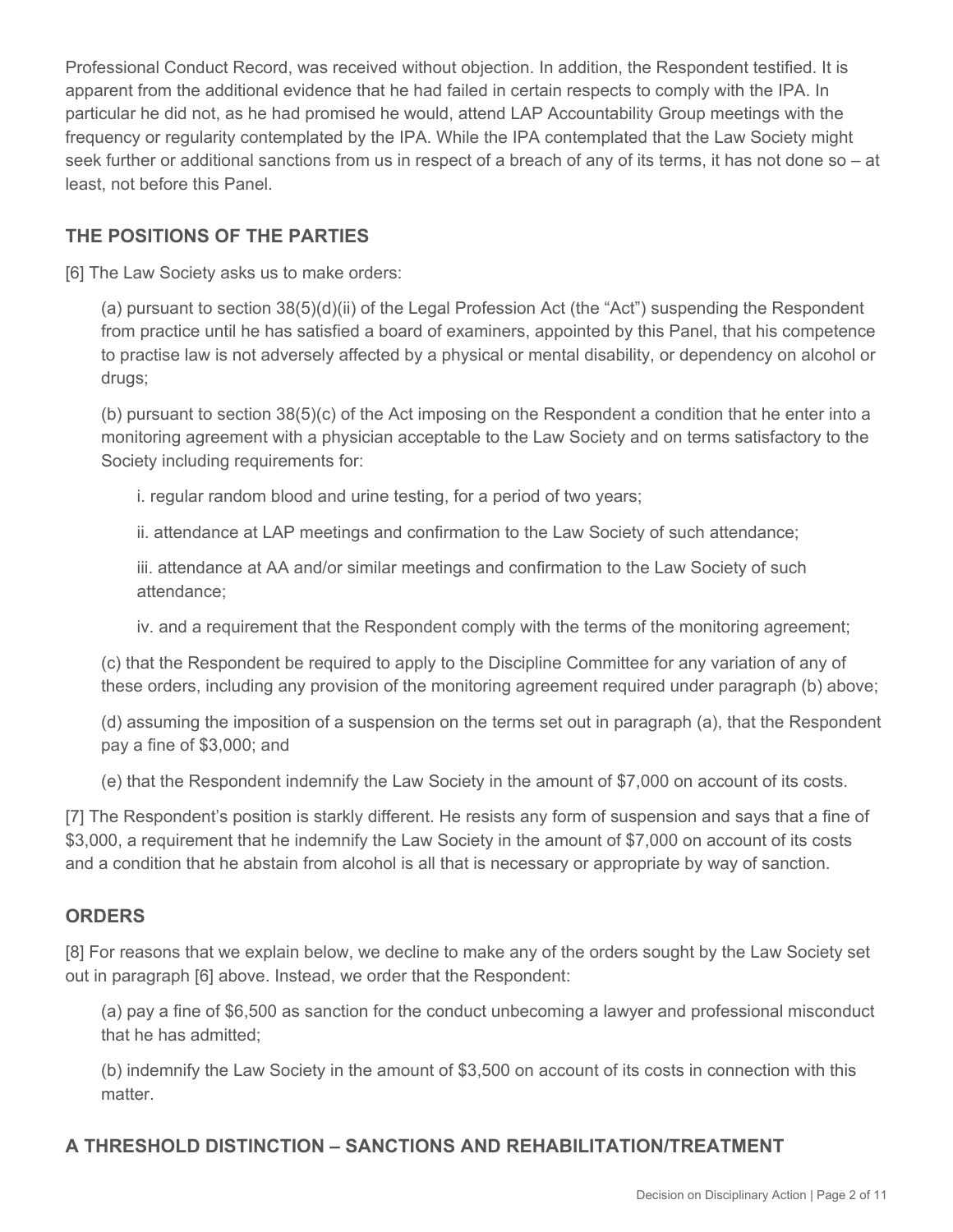[9] All of the orders sought by the Law Society are provided for in section 38 of the *Legal Profession Act*. That section appears in Part 4 of the Act, which is headed "Discipline". In one sense, that is unfortunate for it suggests that every order made under that section has as its object the imposition of one or more sanctions upon the lawyer in respect of acts of past misconduct. That would certainly be true of a fine or a suspension simpliciter or, in an appropriate case, disbarment. It is manifestly not true, however, in the case of the order sought by the Law Society under section 38(5)(c) of the Act and described above in paragraph [6](b). While the impetus for such an order may, as here, be some misconduct, its primary objective seems to be rehabilitation or treatment and not discipline.

[10] There are, of course, cases in which the object of an order under these provisions seems intended to address both objectives –for example that sought by the Law Society under section 38(5)(d)(ii) and described above in paragraph [6](a).

[11] The fact that the objectives sought differ suggests that it is important to keep in mind the distinction between discipline and treatment. First, some of the considerations referred to in the leading case of *Law Society of BC v. Ogilvie*, [1999] LSBC 17 – for example, the need for specific and general deterrence – though relevant to the imposition of sanctions, do not have any obvious bearing on the formulation of appropriate conditions under section 38(5)(c). Secondly, as we understand it, a person's medical advisors are not in the ordinary course of events able to impose a course of treatment on a patient over the patient's objection. For a hearing panel to require submission  $-$  the word is used deliberately  $-$  to a treatment regimen under section 38(5)(c) to address underlying medical issues could thus involve an intrusion into the personal life of the lawyer that is potentially far greater than the lawyer's medical advisors could properly make. The purported justification for this has been explained in a number of cases – see, for example, *Law Society of BC v. Suntok*, 2005 LSBC 29, especially at paragraph [39] – and we have little to add to those explanations. But the very breadth of the power given to a hearing panel by that section bespeaks a degree of caution in its exercise.

## **SANCTIONS**

#### **General**

[12] There is no magic formula that leads inexorably to a conclusion as to the appropriate sanction(s) for the Respondent's transgressions. The possibilities extend from a reprimand, to a fine, to a suspension, to disbarment or some combination of these. We must balance an array of different considerations, some of the more important of which are identified in paragraphs 9 and 10 of the reasons of the hearing panel in

*Ogilvie*, above. These have frequently been quoted and are well-known. Nothing is to be gained from quoting them yet again. We have tried to take account of those we have considered relevant.

[13] It was common ground that we should approach the determination of sanctions on a "global" basis, rather than attempting to determine separately an appropriate sanction for each of the instances of admitted misconduct. There is precedent for this approach – see *Law Society of BC v. Gellert*, 2005 LSBC 15 – and we accept it as appropriate here.

## **A Suspension Pending a Demonstration that the Respondent's Competence to Practise Law is not Adversely Affected by Dependency on Alcohol or Drugs**

[14] Section 38(5)(d) of the Act authorizes a hearing panel, having made an adverse decision about a respondent, to suspend the lawyer from the practice of law or from practice in one or more fields of law, among other things, for a specified period of time or until the lawyer complies with a requirement under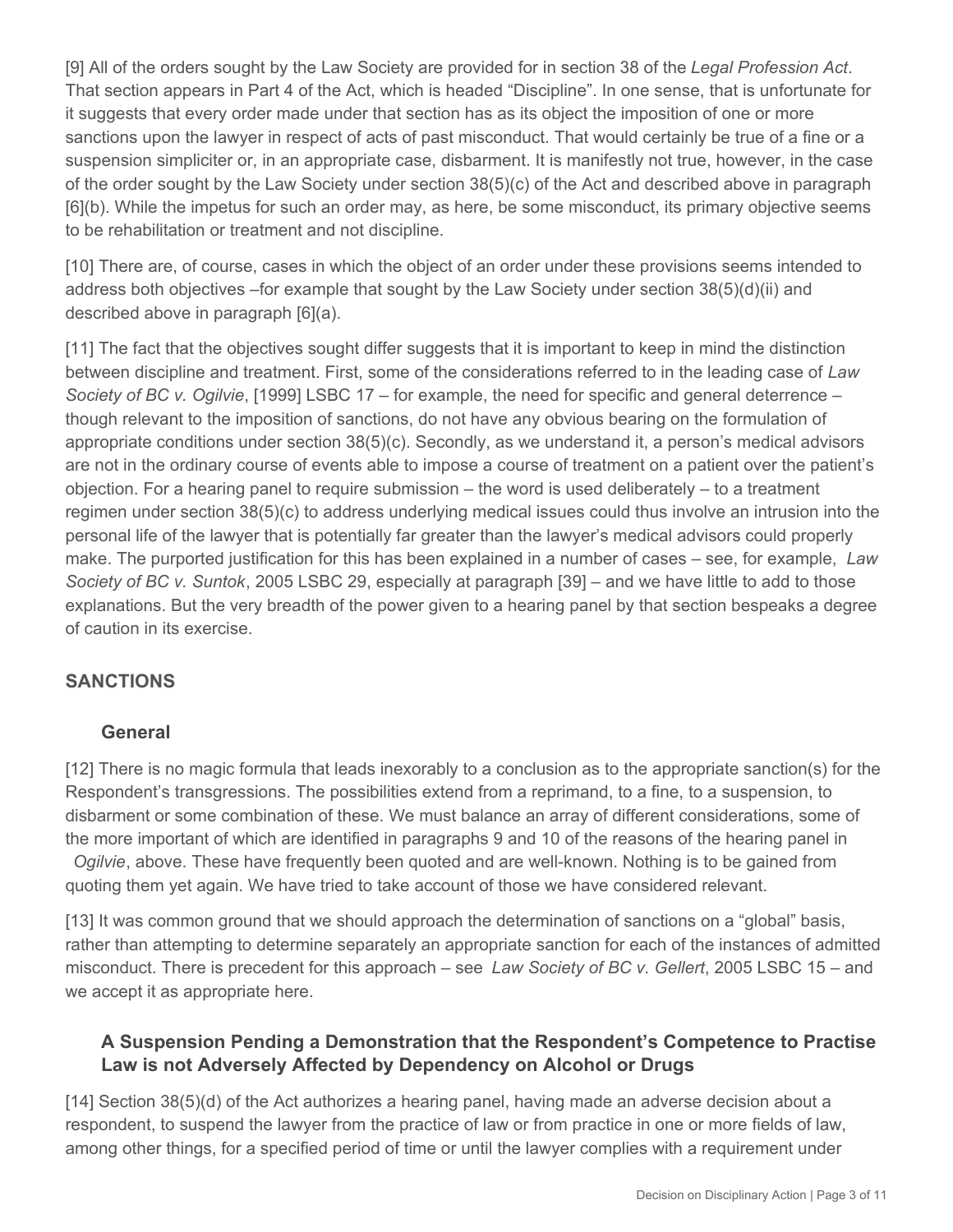section 38(5)(f)(iii). The latter provision empowers a hearing panel to require the respondent to appear before a board of examiners appointed by the panel or by the Practice Standards Committee and satisfy the board that his or her competence to practise law is not adversely affected by a physical or mental disability, or dependency on alcohol or drugs.

[15] The Law Society seeks an order under section 38(5)(f)(iii) suspending the Respondent from practice until he has satisfied a board of examiners appointed by this Panel that his competence to practise law is not adversely affected by a physical or mental disability, or dependency on alcohol or drugs. What conditions must be satisfied for such an order to be made, and are those conditions satisfied here?

[16] On its face, section 38(5)(f)(iii) seems to require a finding (or an admission) that the lawyer's competence to practise law is adversely affected by dependency on alcohol or drugs. In this case the citation contains no allegation that the Respondent is not competent to practise law and that this is due to alcoholism; the Agreed Statement of Facts contains no admissions to this effect; we made no such findings when we accepted his admissions of professional misconduct (see generally, Decision on Facts); and there is little, if anything, in the evidence that we have to provide a foundation for such a finding.

[17] The only suggestion in the evidence that comes close to a determination about the Respondent's competence to practise law and a possible connection with alcoholism is contained in the report of a Conduct Review Subcommittee in May 2009, included in his Professional Conduct Record. The Subcommittee described the complaints and concerns that led to its appointment as relating to "the improper/inadequate representation and service to clients resulting, in part, from poor office systems, delay, inactivity and failure to respond to communications and correspondence, [and] failure to meet practice obligations." The Subcommittee said, among other things, that "alcohol seems to have had a significant part in each of the complaints," that the complaints were a "symptom of the alcoholism" and that "the root of his problem is alcoholism." It concluded its Report on an optimistic note based, in part, on the Respondent's "resolution to be sober," and recommended that no further action be taken.

[18] We do not think that the Subcommittee's language can reasonably be construed as, or as implying, a finding that the Respondent was incompetent to practise law, whether due to alcoholism or otherwise. Even if we are wrong about this, however, we have no evidence of any such incompetence since May 2009. In these circumstances, if we were to make the order proposed by the Law Society we would be proceeding on the basis of assumed facts. That would be improper and, in any event, beyond our powers under sections 38(5)(d)(ii) and 38(5)(f)(iii) of the Act.

[19] Mr. Manson, counsel for the Law Society, suggested that we could make the order sought on what he described as an "anticipatory" basis, and in this connection he referred to the decision in *Law Society of BC v. Short*, 2009 LSBC 12. We cannot find any language in section 38(5)(f)(iii) that supports that view; and we do not think the *Short* decision does so either. The order made in that case was based on what was, in effect, a joint submission to which the respondent agreed. That is not the case here. Secondly, the condition imposed there was attached under the provisions of section 38(7) of the Act, which is not relied on here.

[20] In summary, therefore, the evidence here does not justify the making of an order pursuant to section 38(5)(f)(iii) suspending the Respondent from practice on the basis proposed by the Law Society, and we accordingly decline to make such an order.

[21] This does not, however, conclude the question as to the appropriate sanctions to impose in respect of the Respondent's breaches of undertaking – and in particular, whether it is appropriate to suspend him without the condition specified in section 38(5)(f)(iii) or adopt some other form of sanction. We consider these questions below.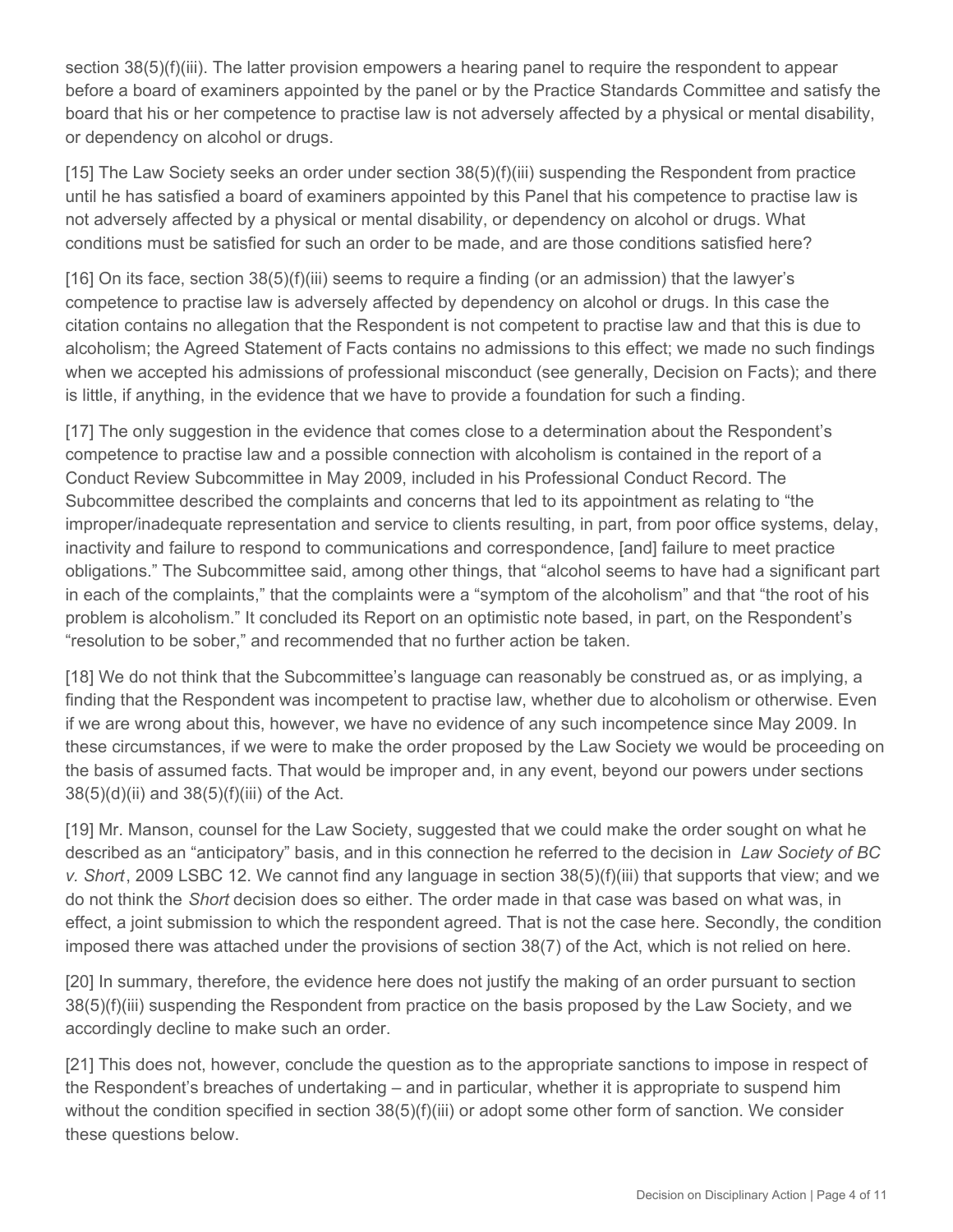# **An Unconditional Suspension or a Fine**

[22] Each of the three "categories" of professional misconduct identified in paragraphs (b), (c) and (d) of the citation and acknowledged by the Respondent relates to his failure to perform the Underlying Obligations. Each of them involves repetitive and sustained breaches of his promises. See Decision on Facts, paragraph [7] sub-paras. 19 through 36. It is clear that in assuming the Underlying Obligations the Respondent was acting as a member of the legal profession, albeit in relation to his personal conduct.

[23] The Law Society argues that the breaches were serious in themselves. That is because the giving and fulfillment of undertakings are a cornerstone of the legal profession. Moreover, as the Law Society's counsel put it, breach of an undertaking to the Law Society "strikes at [the] heart of the ability of the Law Society to regulate the profession." Counsel for the Respondent conceded that breaches of undertaking are serious, and he was right to do so. The courts and hearing panels of the Law Society have repeatedly stressed the importance of meticulous compliance with undertakings, and hearing panels have marked their view of the seriousness of a failure to do so by the severity of the sanctions they have imposed – commonly, if not invariably, a suspension from practice for some period.

[24] The appropriateness of an "unconditional" suspension or a fine, or both, depends, among other things, on such factors as what the Respondent did or failed to do; his reasons for doing or not doing them; the purpose of suspending him in the circumstances; and our assessment of the prospect that any of these sanctions will achieve its purpose.

## **Some Background to the Respondent's Assumption of the Underlying Obligations**

[25] In September 2005 a Practice Review report apparently recommended that the Respondent attend either the Lawyers' Assistance Program ("LAP") or Interlock for assistance in dealing with "the stresses in his life". Although these were not particularized, we infer that among them were issues related to alcoholism. It seems that the Respondent did indeed attend LAP several times, but did not find it helpful. In November 2007, however, he completed a ten day rehabilitation program and in August 2008 a five-day follow-up program. See generally Decision on Facts, paragraph [7] sub-paras. 3 through 6. As we understand it, these attendances were entirely voluntary.

[26] On December 8, 2008 the Respondent self-reported to the Law Society that he had been arrested on November 30, 2008 and faced various charges under the *Criminal Code*, to one of which he subsequently pleaded guilty and, among other things, was prohibited for one year from operating a motor vehicle. See generally Decision on Facts, paragraph [7] sub-paras. 7 through 11.

[27] Over a period of days beginning on December 8, 2008, the day he self-reported, the Respondent almost immediately entered into the various agreements that together embody the Underlying Obligations: Decision on Facts, paragraph [7] sub-paras. 7 through 13. So far as the evidence goes, he was not ordered by anyone to enter into these agreements. It seems that he may have done so at the suggestion of Mr. Derek La Croix, QC, the Executive Director of LAP.

[28] The Respondent testified that, at the time he assumed the Underlying Obligations, he was unfamiliar with the various programs to which they related; did not understand what they entailed; and did not have any advice. He said that he agreed to them because he was concerned that, if he did not do so, the Law Society might suspend him, thus impairing his ability to meet his financial obligations and that he might lose custody of his son – something that had apparently been threatened by his former wife.

# **The Respondent's Initial Compliance and Subsequent Default in Complying with the**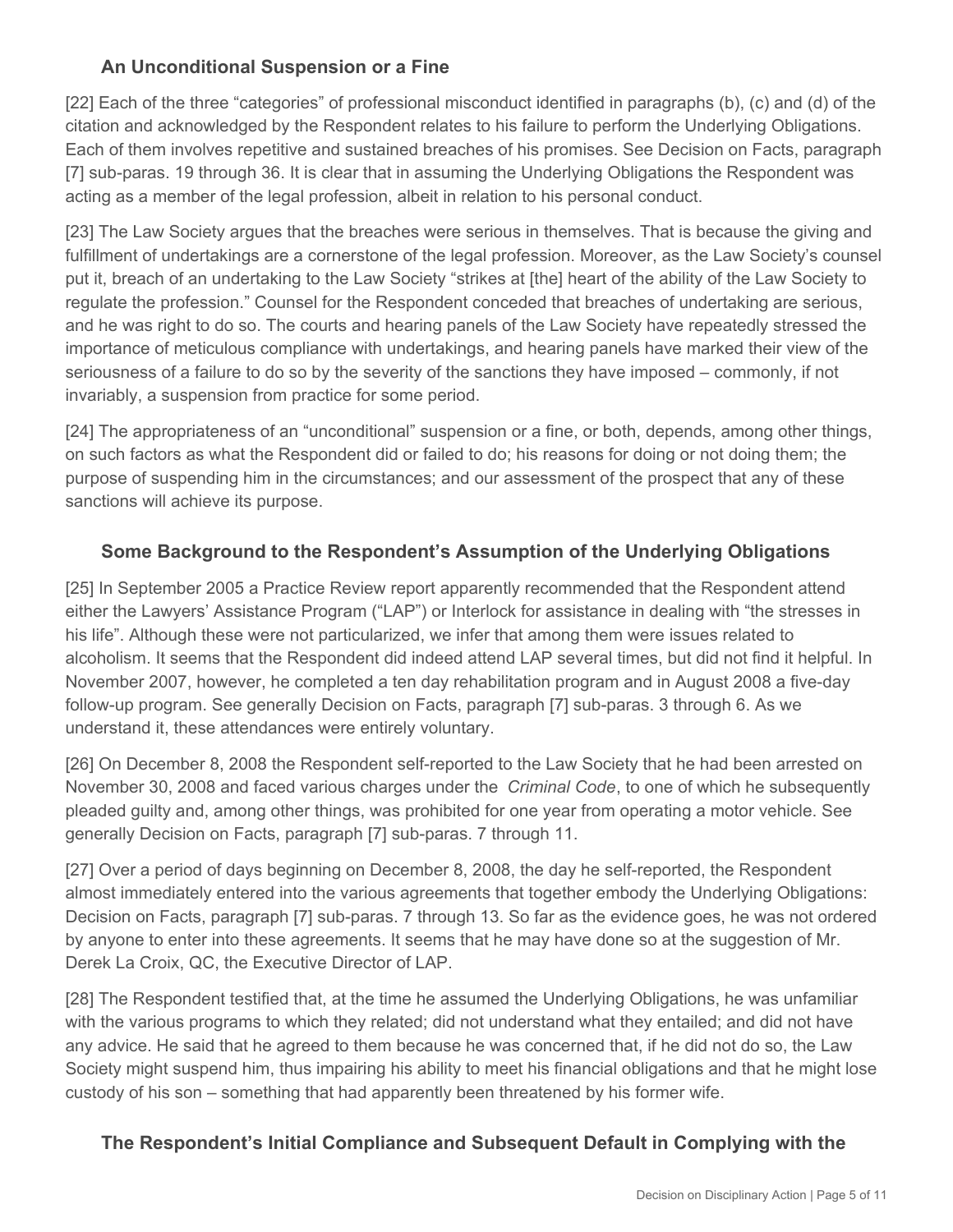# **Underlying Obligations**

[29] Initially, the Respondent complied with the Underlying Obligations. In the months after August 2009, however, and in particular from about March 2010, he began to default in various respects. The details of these defaults are set out in the Decision on Facts at paragraph [7] sub-paras. 17 through 36, and it is not necessary to repeat them here.

[30] The Respondent attributes his decision to cease attending meetings of AA as required by the Underlying Obligations to his conviction that the program rests on a religious foundation requiring him to "submit to a higher power". He explained that he is an atheist and does not believe in a higher power. We note that certain addiction specialists whose reports are in evidence do not share his view. Despite this, we do not for a moment doubt that the Respondent's belief about the nature of AA, whether or not well-founded, is entirely genuine. We note, however, that in his oral evidence on February 20, 2012 the Respondent testified that he had recently been attending AA meetings, though not within the framework of the Underlying Obligations. We say more about this below.

[31] The Respondent explains some of his other defaults – for example, his failure to provide urine verification of his abstinence from alcohol when this was demanded and to attend the required weekly number of mutual support meetings – on a variety of grounds, among them the financial burden that compliance entailed, particularly in view of his various financial obligations to his former wife and the fact that he was the sole support of his second wife and minor child, and to the logistical difficulties of getting to the prescribed locations at prescribed times, particularly when he had obligations to clients for attendances in court, given that for at least part of the period involved he was subject to a driving ban.

[32] As explanations, we readily accept all of this. What we find difficult to accept, however, is that any of it provides a justification or excuse for the Respondent's defaults. The appropriate response to all of these difficulties and inconveniences was not to simply ignore the Underlying Obligations, but rather to seek to have them modified.

[33] The Respondent did, to be sure, approach the Law Society in February 2010 seeking relief from the requirement to undergo random urine and breath tests on the ground that they imposed an extremely burdensome financial obligation – though we note that this was more than a year after he assumed the Underlying Obligations and some eight months after the pattern of defaults began. The request was apparently referred to the Practice Standards Committee, which in March 2010 wrote advising that it had rejected the request and was referring some of his other defaults to the Discipline Committee. We note, as well, that at this time he did not raise his concerns about the requirement to attend meetings of AA. It was not until September 30, 2010 when, apparently in response to a letter from the Law Society that is not in evidence, the Respondent confirmed the reasons for his unhappiness with the requirements that he had agreed to, including his unwillingness to attend AA meetings, to provide the breath and urine tests as and when required or to attend LAP meeting as agreed.

[34] The proper professional response to the rejection of his attempts to secure a modification of his undertakings was not, as he did, to repudiate them entirely as emotionally, physically or financially inconvenient. It was, rather, to accept that they continued to be binding on him and to comply with them, meticulously and carefully. That is what the giving of an undertaking requires.

[35] In all of the circumstances we have been unable to persuade ourselves that the Respondent's repeated and considered breaches of undertaking should be considered less serious than they appear to be on their face. The question before us in this respect is, therefore: what is the appropriate sanction for repetitive and seemingly deliberate breaches of undertaking simpliciter? That, as we have tried to explain, is not the same as the question as to the appropriate regulatory response, if any, to his seeming failure to acknowledge and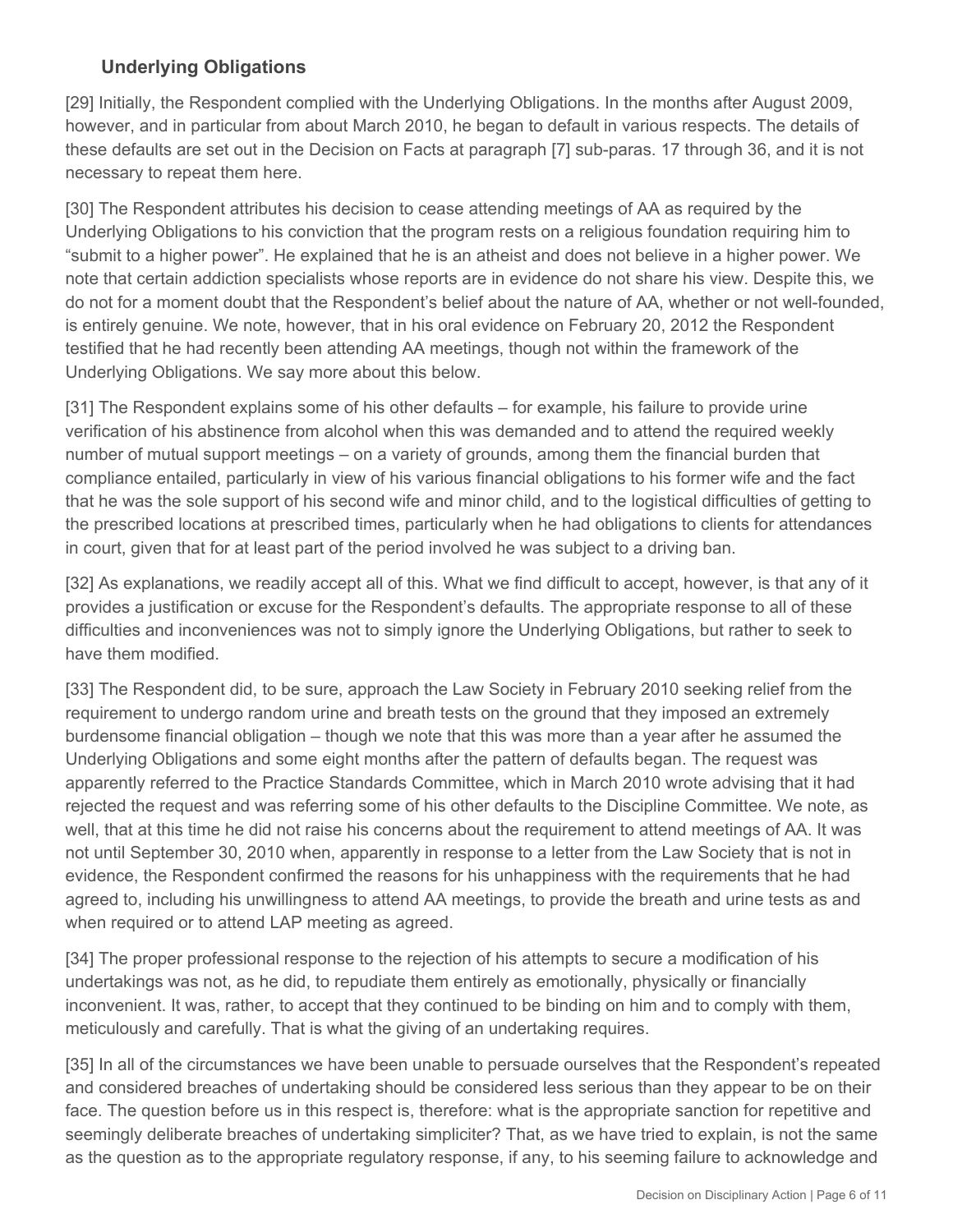secure appropriate treatment for his substance abuse. The fact that the Underlying Obligations may have arisen out of concerns related to the Respondent's problems with alcohol does not create an analytical connection between that precipitating cause and the subsequent breaches of undertaking. In any event, there is not a scintilla of evidence that the Respondent's failure to perform his Underlying Obligations was in any respect attributable to alcoholism.

## **An Exacerbating Consideration**

[36] One of the requirements of the Underlying Obligations was that the Respondent "remain abstinent" from alcohol. The evidence indicates that he did not do so and that he did in fact consume liquor, albeit perhaps only occasionally, on special occasions and in relatively small amounts. In the present context it is not so much the fact that he did not comply that is important, but the explanation that he offered for this. In his oral testimony the Respondent sought to contend that all that he had undertaken to do was be abstemious, not abstinent, i.e. that he had not promised to cease and desist from all consumption of alcohol but only that he would consume alcohol on rare occasions, and then only in moderation. In our view that understanding of the meaning of "abstinent" is simply unsustainable as a matter of language. The Respondent is no fool. That he would advance such a contention is suggestive – we put it no higher than this – of a somewhat nonchalant approach to the performance of the obligations that he undertook. It is a suggestion that derives some support from the fact that while these proceedings were still in progress, he failed to honour certain undertakings that he had given in the IPA. See above, paragraph [5].

## **Conclusion as to a Suspension or Fine**

[37] *Law Society of BC v. Goddard*, 2006 LSBC 12, was also a breach of undertaking case. The single Bencher panel drew a distinction between:

[8] … those lawyers who professionally misconduct themselves because they are careless by reason of incompetence, laziness or they are just cavalier about the requirements of practice. The other category of cases where misconduct occurs is when a lawyer becomes overwhelmed with personal circumstances beyond his or her control, which then leads to a breach of his or her professional responsibilities. …

The panel considered that the facts in that case fell within the second of these categories. It continued:

[10] Balanced against the need to consider the Respondent's personal circumstances is … the need to show the public that there are consequences when a lawyer breaches his or her responsibility.

[11] The Law Society of BC has recently taken a much sterner approach to breaches of undertaking … It must be clear to the Law Society's members that if they breach their undertakings, there will be serious consequences. …

In that case the panel imposed a two-month suspension. In other cases, also involving breaches of undertaking, lengthier suspensions have been imposed.

[38] The consequences for the Respondent of a suspension, however short, are extremely serious. He is a husband and a father of two relatively young children. One of them is the child of a previous marriage that ended in divorce. He has financial obligations both to the child and his former wife. He is also, of course, responsible for the maintenance and support of his present family. His present wife works at home raising their child. He has had a history of financial difficulties, including a period of personal bankruptcy from which he has been discharged but which impairs his ability to obtain credit. For the greater part of his professional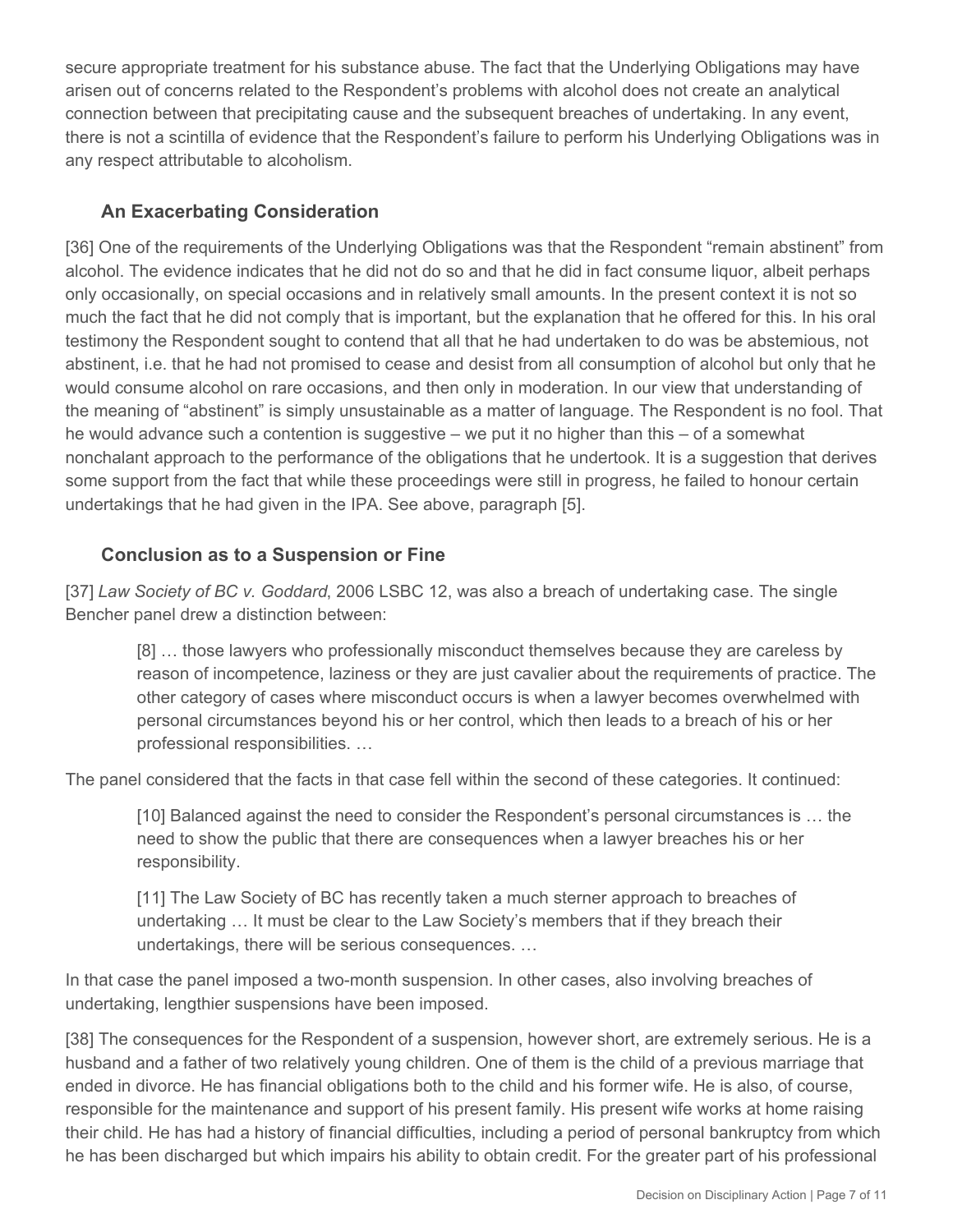life he has been a sole practitioner doing criminal defence work. His practice income is relatively precarious, not least because he is not permitted to maintain a trust account and so cannot accept retainers from clients accused of crime. In effect he must extend them credit.

[39] A suspension, thus, is no small matter for the Respondent. It is also no small matter, however, that his breaches of undertaking have over several years been persistent, repetitive and knowing and that, as some of the matters to which we have referred above indicate, he appears not yet to fully accept the importance, to himself, to the Law Society and to others, of honouring his promises. In our view a sharp reminder of this seems necessary. We are not persuaded, however, that this can only be achieved by suspending him from practice.

[40] We think the objective would be equally well served by fining the Respondent for his breaches of undertaking and we think that, in all of the circumstances, a fine of \$6,500 will achieve the desired objective. We so order.

[41] In coming to this conclusion we have not given any special or discrete consideration to the implications of the Respondent's admission of conduct unbecoming a lawyer. It does not add anything to a consideration of the overall seriousness of his misconduct, considered on a global basis.

## **REHABILITATION/TREATMENT**

#### **Introduction**

[42] As we have indicated, the Law Society has asked us to make an order pursuant to section 38(5)(c) of the Act requiring the Respondent to enter into a monitoring agreement with a physician acceptable to the Law Society and on terms satisfactory to the Society including requirements for:

- i) regular random blood and urine testing, for a period of two years;
- ii) attendance at LAP meetings and confirmation to the Law Society of such attendance;
- iii) attendance at AA and/or similar meetings and confirmation to the Law Society of such attendance,
- iv) and a requirement that the Respondent comply with the terms of the monitoring agreement,

and a provision that no variation of any provision of the monitoring agreement should be made except with the approval of the Discipline Committee.

[43] Section 38(5)(c) allows us to make such an order or something like it. Similar orders have been made in other cases – see, for example, *Law Society of BC v. Short*, 2009 LSBC 12.

[44] The following seem to be the facts that are relevant to whether an order along the lines proposed by the Law Society should be made with a view to addressing the Respondent's underlying medical issues:

(a) He has acknowledged in the Agreed Statement of Facts that "he has encountered problems with alcohol abuse." Decision on Facts, paragraph [7] sub 2.

(b) In October/November 2007 and again in August 2008 he voluntarily undertook alcohol rehabilitation programs. Decision on Facts, paragraph [7] sub-paras. 4 and 5.

(c) Between January 2009 and December 2011 two medical practitioners qualified to opine on addiction and the diagnostic criteria for alcohol dependence, expressed the opinion that the Respondent met those criteria. A third practitioner, a psychiatrist, expressed the opinion in a report dated September 6, 2011, that the Respondent met the diagnostic criteria for alcohol abuse. Each of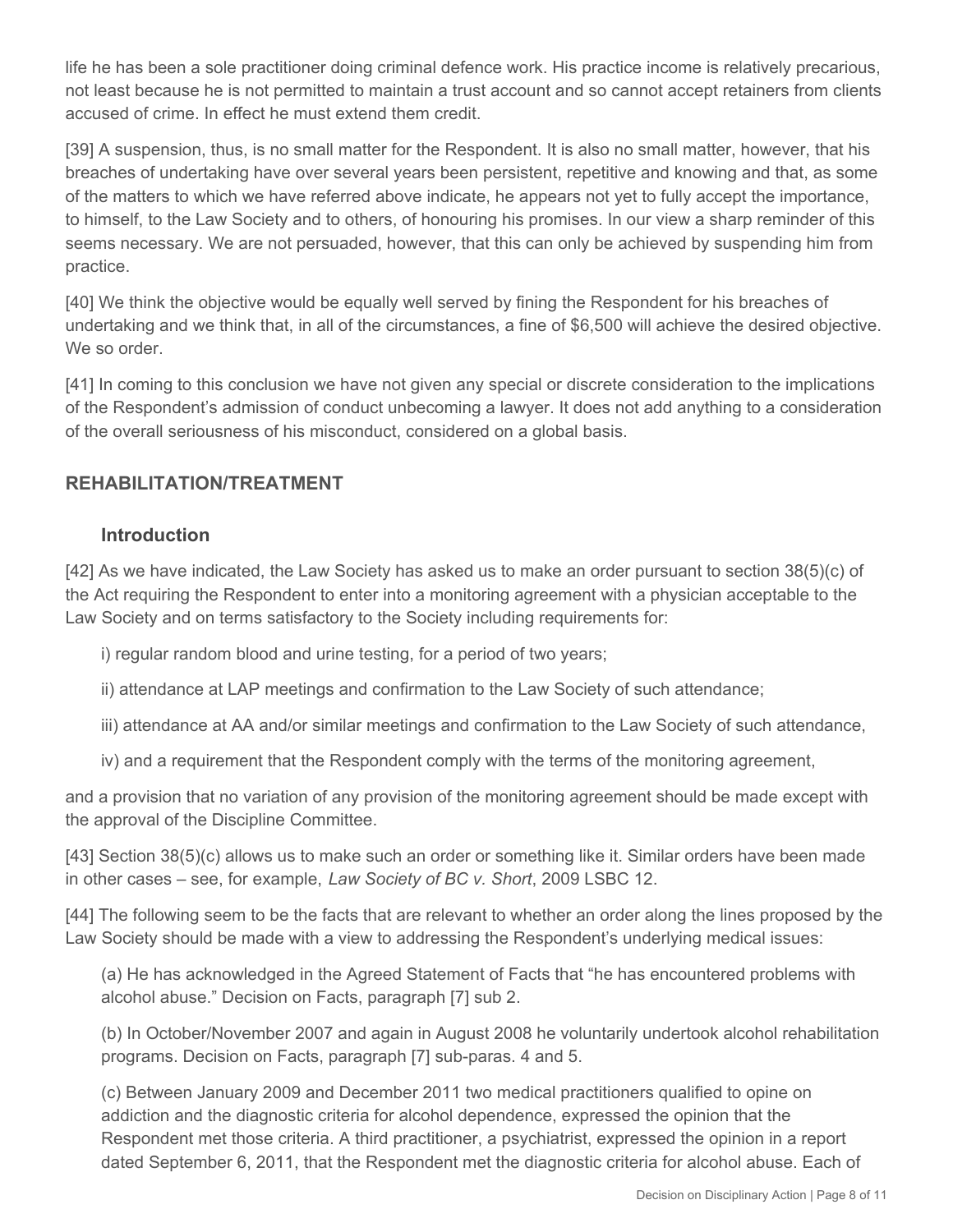these specialists recommended, in one form or another and with variations that for the moment are immaterial, that the Respondent continue with the activities that he had agreed to in the Underlying Obligations. Two of them emphasized the need for "complete abstinence".

(d) One of the medical practitioners referred to above, Dr. Ray Baker, noted in his report in January 2009 that certain laboratory test results "suggest excessive alcohol consumption." A second, Dr. Donald Hedges, referred in December 2011, to laboratory results that, in his opinion, "strongly suggest very significant and recent alcohol–induced liver toxicity."

(e) On February 3, 2012 Dr. Hedges advised the Law Society that, at a meeting on February 1, 2012, the Respondent reported "abstinence from alcohol and compliance with the other terms of his Monitoring Agreement." In an email to the Law Society on February 10, 2012 the Respondent's counsel advised that had been told by his client that: (i) he would be contacting LAP with a view to arranging to attend meetings of the Personal Accountability Group ("PAG"), and (ii) he attended AA meetings in the period following the original hearing on Facts and Determination in December 2011 but not through LAP. In his testimony before us on February 20, 2012 the Respondent confirmed his attendance at AA and his abstinence. As to the former, while there is no detail in evidence, there is no evidence to the contrary; nor is there any evidence, one way or the other, about his attendance at PAG meetings under the auspices of LAP.

(f) On February 15, 2012 Dr. Hedges reported to the Law Society on the results of a random urine drug screen completed on February 9, 2012, in accordance, as we understand it, with the requirements of the IPA. Commenting on one of the results, Dr. Hedges observed that, although not conclusive, it "strongly suggests" the recent use of alcohol despite the Respondent's commitment to complete abstinence.

(g) In January 2012, as he had agreed in the IPA (above, paragraph [4]), the Respondent underwent a further independent medical examination, this time with Dr. Clifford Chan-Yan. Dr. Chan-Yan was asked specifically to opine whether certain laboratory tests and other examinations performed by him, "indicate it is more likely than not that Mr. Markovitz has recently, or is, consuming alcohol heavily?" He was provided with copies of the reports of the three medical specialists referred to in paragraph [44](c) above. In his report dated February 15, 2012, Dr. Chan-Yan noted that he had been told by the Respondent that "he quit drinking hard liquor … but continues to consume an occasional glass of wine only on festive or special occasions." This is consistent with other evidence before us. Dr. Chan-Yan concluded:

In my professional opinion, the liver enzyme abnormalities are suggestive of and compatible with recent and ongoing heavy consumption of alcohol but alone, are not diagnostic. Physical examination and other tests do not provide additional evidence to suspect ongoing heavy alcohol consumption. The recent liver ultrasound reveals impressive clearing of fatty liver which would be surprising and unlikely if heavy alcohol consumption was ongoing. Therefore, although it is possible, I cannot conclude that it is more likely than not that Mr. Markovitz has recently, or is, consuming alcohol heavily.

(h) Subsequent to Dr. Chan-Yan's report, Dr. Hedges reported that he was "in complete agreement with" the former's observations and conclusions but cautioned that "keeping in mind the diagnosis of (untreated) alcohol dependence and in the absence of convincing evidence of an alternative cause" for the indicia noted by Dr. Chan-Yan, "it remains my opinion that the most likely explanation … remains alcohol-related liver toxicity, probably from relatively recent significant alcohol consumption." In our view the medical opinions provide only limited and somewhat qualified and inconclusive evidence to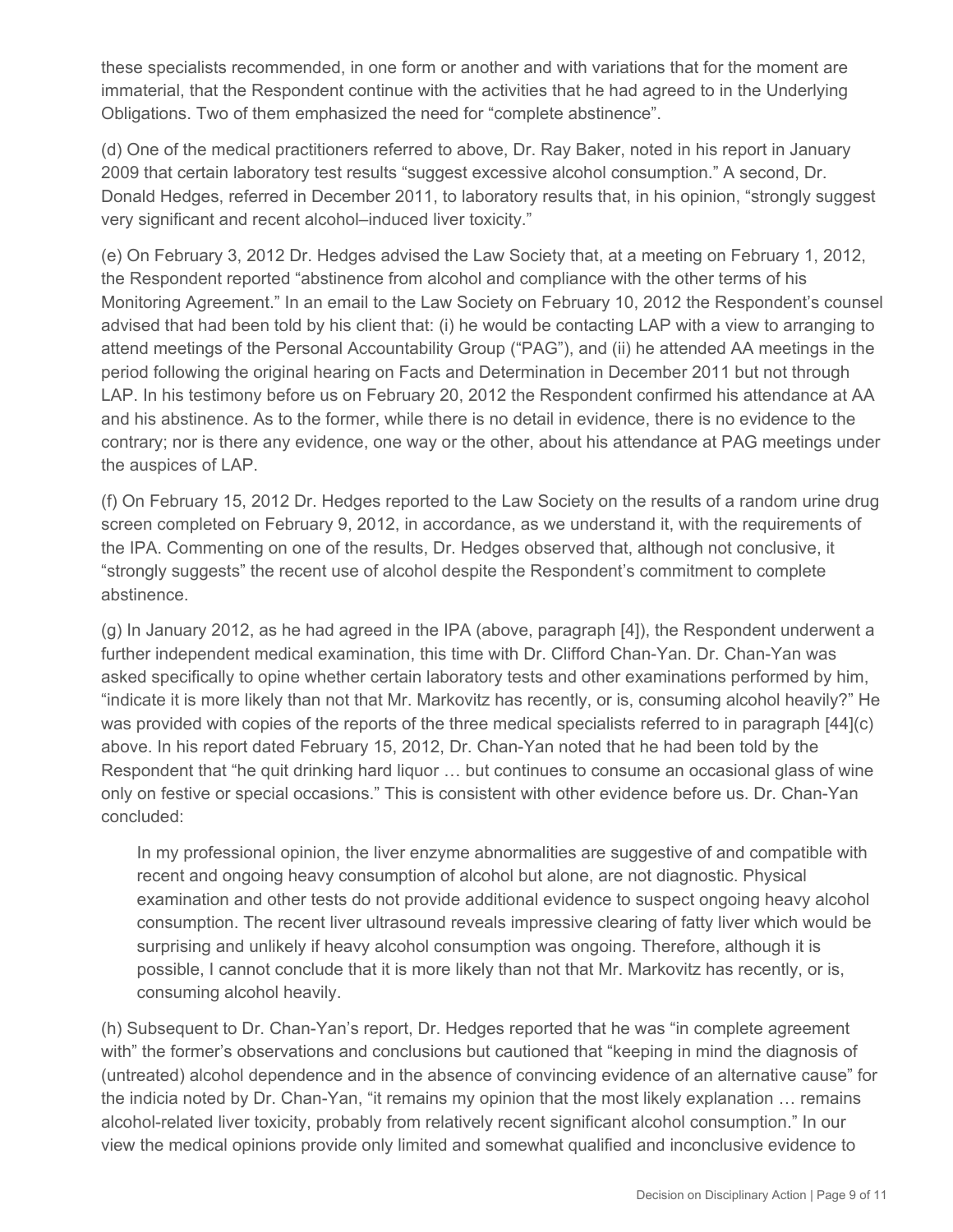support the order sought by the Law Society.

(i) The Respondent testified before us that:

i. he is not dependent on alcohol;

ii. he has been abstinent or, more accurately in view of his evidence about recent occasional drinking, abstemious, for the past several years; and

iii. he has participated in an on-line course involving, as we understand it, personal goal setting.

[45] What are we to make of all this? In particular, does it cumulatively suggest grounds for making the order sought by the Law Society and requiring the Respondent to submit to a monitoring agreement of the sort proposed?

[46] Counsel for the Law Society referred us to a number of previously decided cases in which issues of this kind have been considered. We have not, with respect, found them especially helpful, either because they differ significantly on the facts or because they fail, in our respectful view, to recognize appropriately the difference between imposing a sanction and prescribing a treatment regimen.

[47] In some of them – for example, *Law Society of BC v. Gellert*, 2005 LSBC 15, *Law Society of BC v. Morrow*, [1995] LSDD No. 253 and *Law Society of BC v. Dobbin*, [2002] LSBC 16 – there was a finding that the member's professional misconduct was attributable to an underlying medical condition such as depression, in *Gellert* and *Dobbin*, and alcoholism in *Morrow*. This also seems to have been the case in *Law Society of BC v. Barton*, 2004 LSBC 20. In some of these, moreover – and others, the member had agreed to submit to treatment regimens of one sort or another.

[48] In the case of Mr. Markovitz, however, there is simply no demonstrable connection between his professional misconduct and alcoholism. The unbecoming conduct to which he has admitted in response to the first allegation in the citation was, of course, directly related to his consumption of alcohol, but that was some four years ago.

[49] The Respondent denies that he currently has any problems with alcohol consumption, though we understand that denial is one of the symptoms of an untreated alcoholic. He denies that, except on a few specified and relatively special occasions, he has consumed any alcohol for the last few years. We acknowledge that there is a debate among certain highly regarded and qualified medical doctors as to whether the latter denial is sustainable or at least convincing and that they, and other qualified people, have recommended that Mr. Markovitz undergo a course of treatment for his past (and possibly present) problems with alcohol.

[50] The medical specialists have done what they are expected to do – give their best advice as to what the Respondent should do. None of them, we note, has said, either expressly or by implication, that unless he follows their recommendations the Respondent constitutes a present, a foreseeable or even a remote, risk of harm to clients, the public or the legal profession. Cf. *Law Society of BC v. Watt*, [2001] LSBC 16 at paragraph [24].

[51] In our respectful opinion no grounds have been shown to exist that would justify the making of an order imposing a monitoring agreement upon the Respondent, with all or any of the conditions proposed by the Law Society. We decline to make any such order.

# **COSTS**

[52] The Law Society has sought an award of costs in its favour in the amount of \$7,000, including fees and